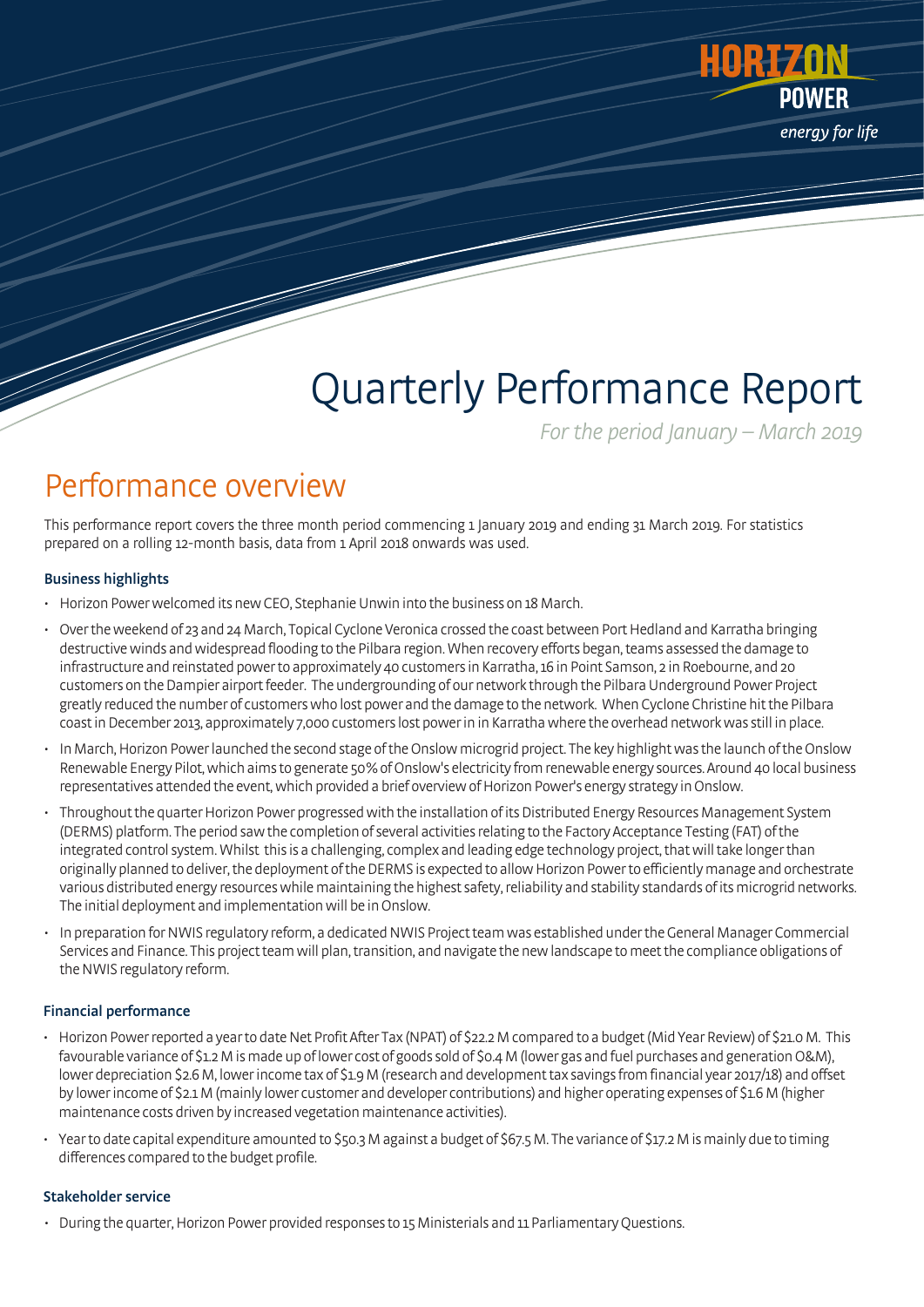

### Safety, Health & Environment









- The lost time severity rate for the quarter was 0.
- 1 Notifiable Incident was reported in January, increasing the total YTD incidents reported to 8. This was in relation to a consumer's installation becoming unsafe because of an error in connecting a meter to the installation.
- The Unassisted Pole Failure rate\* was 0.82 by the end of the quarter and within the target of 1.00. \*3 Year rolling average per 10,000 poles



#### Lost Time Injury Severity Rate 12 month rolling average

Total Recordable Injury Frequency Rate 12 mth rolling average



14 months employee Lost Time Injury free at the end of March 2019.

### Customer Service & Electricity Delivery





- 100% of new customer connections were completed on time during the quarter.
- There were 34 new connections during the quarter

Performing Systems out of 38 systems

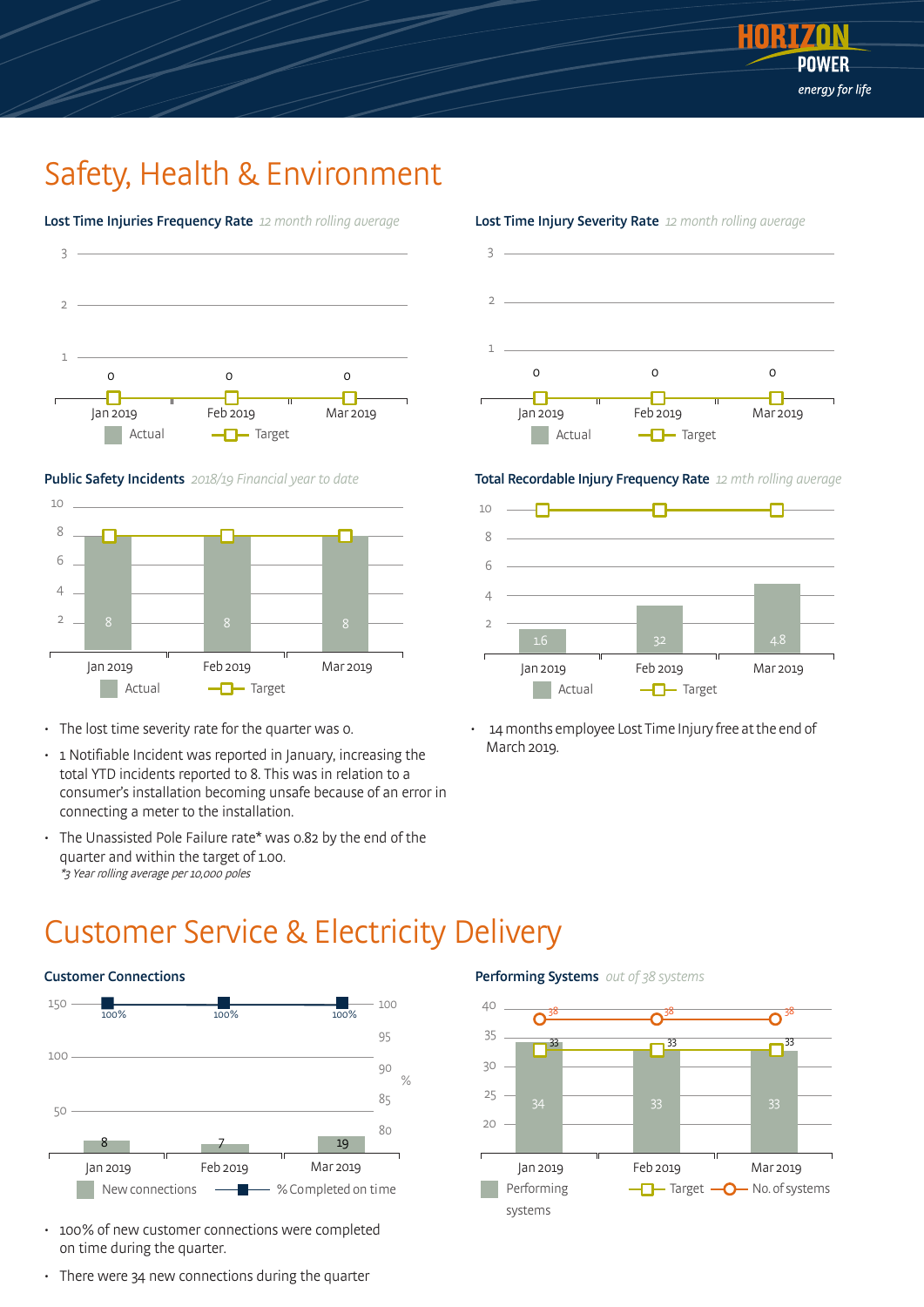

### Financial Performance – Actual v/s MYR

Horizon Power reported a year to date Net Profit After Tax (NPAT) of \$22.2 M compared to budget (Mid year Review) of \$21.0 M, a favourable variance of \$1.2 M. The performance against the Profit and Loss components are as follows: Profit andLoss Summary (in \$M)

|                                         | <b>Period Ended March 2019</b> |            |            |  |
|-----------------------------------------|--------------------------------|------------|------------|--|
|                                         | <b>ACTUAL</b>                  | <b>MYR</b> | <b>VAR</b> |  |
| Income                                  | 408.0                          | 410.1      | (2.1)      |  |
| Cost of Goods Sold                      | 175.6                          | 176.0      | 0.4        |  |
| Operating Labour, Overheads & Materials | 89.2                           | 87.6       | (1.6)      |  |
| <b>EBITDA</b>                           | 143.2                          | 146.5      | (3.3)      |  |
| Depreciation and Amortisation           | 65.1                           | 67.7       | 2.6        |  |
| <b>EBIT</b>                             | 78.1                           | 78.8       | (0.7)      |  |
| Interest                                | 48.7                           | 48.7       | (0.0)      |  |
| Income Tax                              | 7.2                            | 9.1        | 19         |  |
| <b>Net Profit After Tax</b>             | 22.2                           | 21.0       | 1.2        |  |

#### 1. Income

A net unfavourable variance of \$2.1 M in income made up of movements in the following income categories:

- (I) Unfavourable variance with Customer and Developer contributions of \$7.5 M from Microgrid operations \$4.0 M and Pilbara Grid Operations \$3.5 M.
- (II) Favourable variancewith Higher Miscellaneous Revenue \$1.9 M, mainly due to a contribution from Onslow Salt of \$2.7 M, higher gas revenue of \$0.4 M, offset by an unrealised diesel hedging loss of \$1.2 M from the previous year.
- (III) Favourable variance in Electricity Sales of \$3.5 M, attributable increased volumes from contract sales in the NWIS.

### 2. Cost of Goods Sold

A marginal favourable variance of \$ 0.4 M mainly driven by lower gas and fuel purchases in the Microgrids Division together with lower generation operations and maintenance.

### 3. Operating Labour, Overheads and Materials

The unfavourable variance of \$1.6 M is mainly driven by increased vegetation maintenance activities and one-off impact of redundancies following the merging of the Advanced Microgrid Division into other divisions.

#### **Depreciation**

The positive variance of\$2.6 M in depreciation is mainly due to a lower level of asset capitalisation compared to budget.

### 5. Interest and Income Tax

The actual interest of \$48.7 M is in line with the budgeted amount. The favourable variance in tax of \$1.9 M is mainly due to an adjustment for research and development tax Incentives from the 2017/18 financial year.